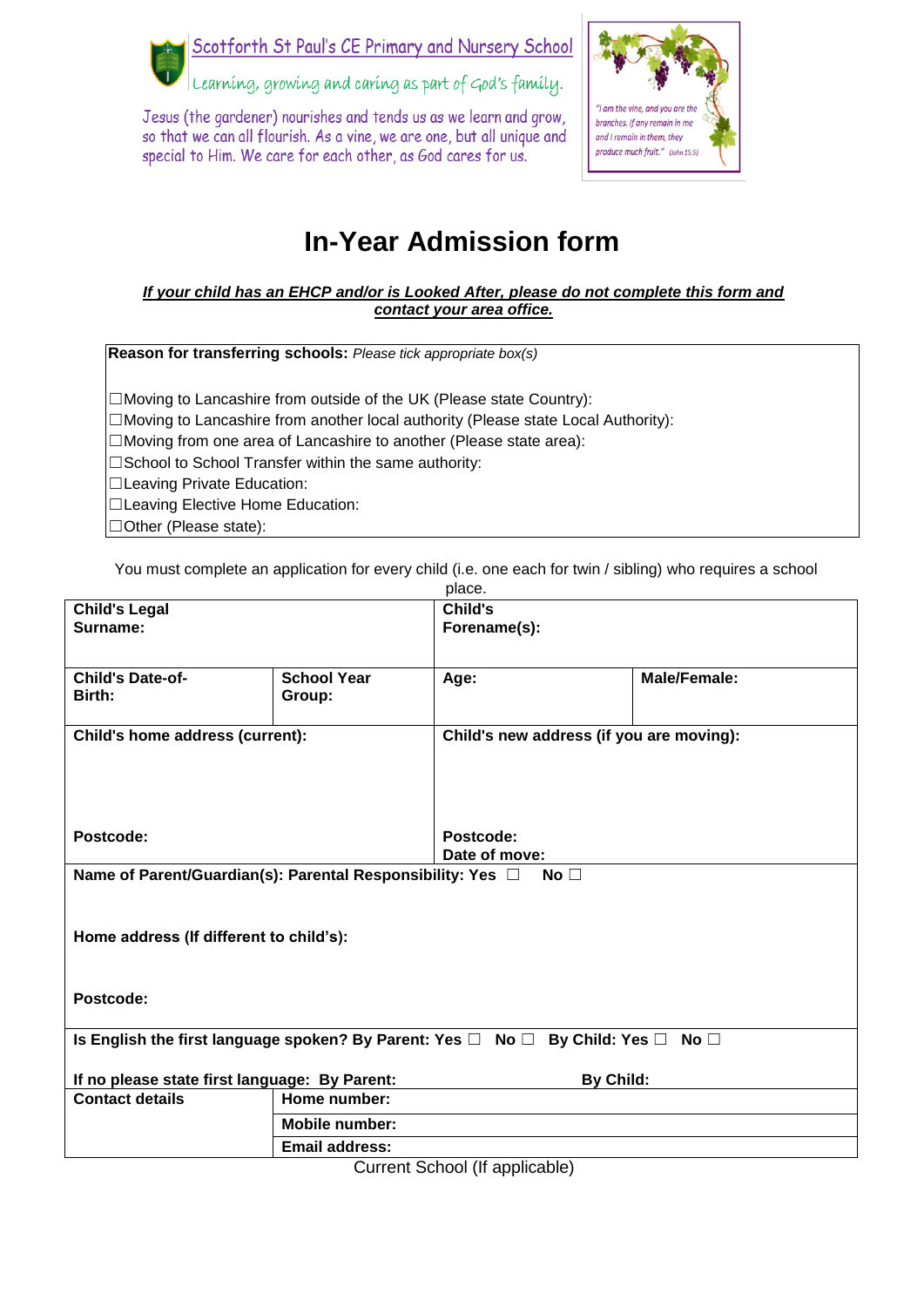| <b>Authority</b> | <b>Establishment Name/Address</b> | Date from: | Date last<br>attended: |
|------------------|-----------------------------------|------------|------------------------|
|                  |                                   |            |                        |

Previous Schools/Educational Placements within the last 3 years

| <b>Authority</b> | <b>Establishment Name/Address</b> | Date from: | Date last<br>attended: |
|------------------|-----------------------------------|------------|------------------------|
|                  |                                   |            |                        |
|                  |                                   |            |                        |
|                  |                                   |            |                        |

Details of siblings who will be attending the school now being applied for. (*Siblings include brothers and sisters, stepchildren, half brothers and sisters, adopted and foster children living with the same family at the same address).* 

| Name(s) | Date of Birth | <b>School</b> | <b>Male/Female</b> |
|---------|---------------|---------------|--------------------|
|         |               |               |                    |
|         |               |               |                    |

## **Pupil Background**

| (Previous Education/Support History (Please tick as appropriate)                                                                                                         |                                                 |  | No. |
|--------------------------------------------------------------------------------------------------------------------------------------------------------------------------|-------------------------------------------------|--|-----|
| Is this pupil in care (Looked After/Previously Looked After)? If                                                                                                         |                                                 |  |     |
| yes, to which Local Authority                                                                                                                                            |                                                 |  |     |
| Children's Services involvement?                                                                                                                                         |                                                 |  |     |
| If yes, please provide social worker's name:                                                                                                                             |                                                 |  |     |
| Previously Permanently Excluded?                                                                                                                                         |                                                 |  |     |
| Previous Exclusion Record?                                                                                                                                               |                                                 |  |     |
| Are you a Crown Servant? If you are UK service personnel or other Crown Servants<br>living abroad with your family please tick YES. You will need to provide an official |                                                 |  |     |
| MOD, FCO or GCHQ letter declaring your relocation date and address.                                                                                                      |                                                 |  |     |
| <b>Special Educational Needs Status</b><br>(SEN)                                                                                                                         | <b>Education Health and Care Plan</b><br>(EHCP) |  |     |
|                                                                                                                                                                          | <b>Under Formal Assessment</b>                  |  |     |

**Additional Information About Your Application/School Preferences**